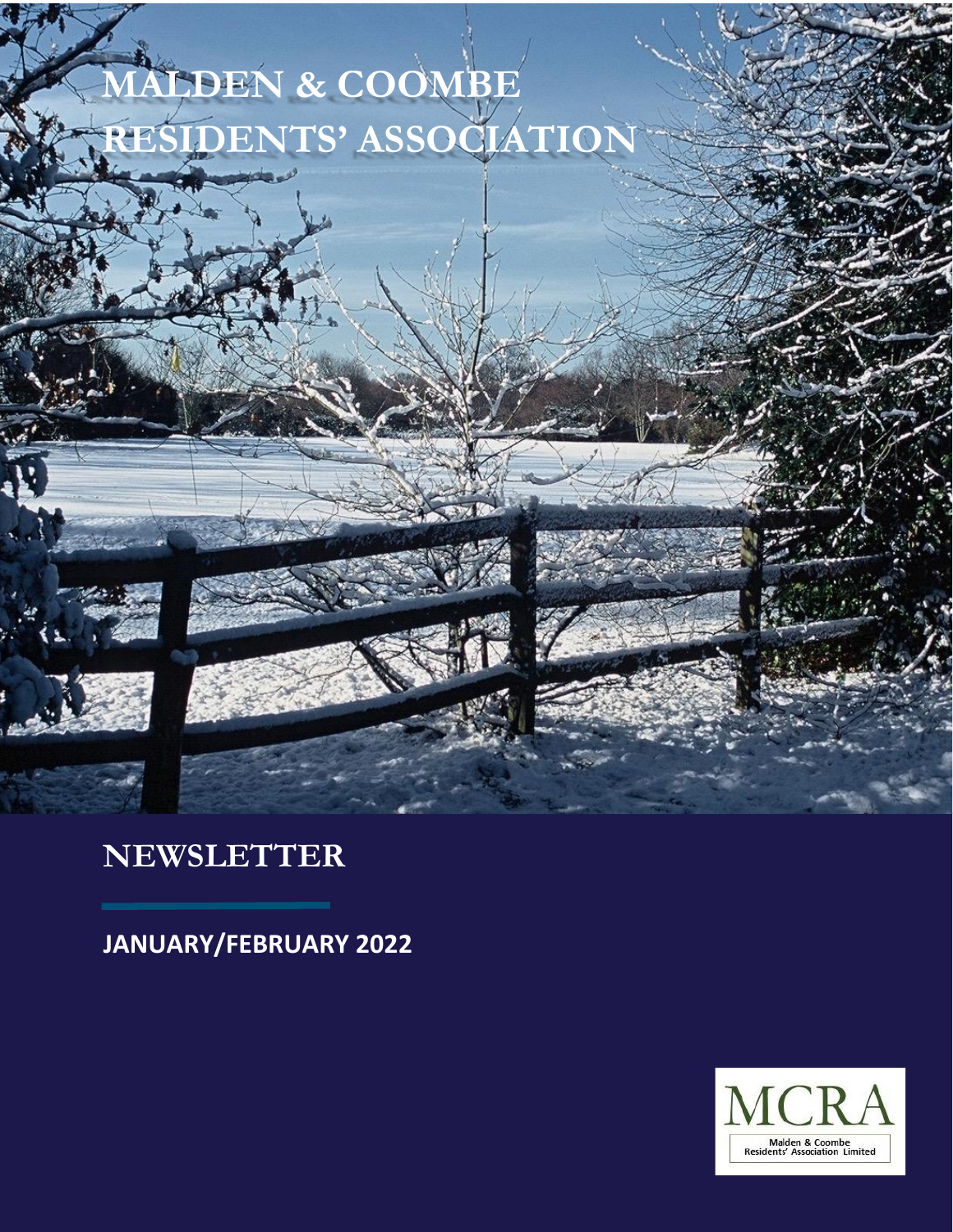# **Estate News**

*MCRA looks forward to a busy January and February, working with Royal Borough of Kingston (RBK) council on traffic and parking issues and our local police team to address security concerns on the Estate.*

### **Dear Member,**

We hope that you enjoyed the festivities over the Christmas period and wish you and your families all the very best for the New Year. While we enjoyed a short pause in December, we are this month continuing our work to address traffic and parking concerns, increasing gatekeeper presence at the barriers and working with the local police team to help keep our community secure. We will also be issuing reminders to those residents and organisations still yet to pay the Annual Contribution – we thank you for your continued support.

# **AGM Update**

It was wonderful to see, what we understand to be, a record number of you in October for our AGM! The meeting took place at Warren House where members discussed items such as: parking and traffic concerns (particularly problematic around school drop-off and collection hours) and possible solutions; the ongoing conversation with planning officers at RBK around the increase of pupils at Holy Cross School; the Warren House Starbucks franchise; additional yellow lines on the Estate, RBK's consultation process and the introduction of further speed restrictions on Warren Road; MCRA and individual roads' WhatsApp groups; CCTV and security. We were also very pleased to welcome our local councillors, Rowena Bass, Ed Fram and Ian George who updated the membership on the work they have been carrying out in the community.

The AGM Minutes and further information can be found on the website: **<www.mcraltd.com/about-1>**

# **MCRA Annual Contribution 2021/22**

We extend our sincere thanks to those residents who have already paid the Annual Contribution for September 2021-August 2022. Over half of the households and 70% of the schools and businesses had contributed within the first month of invoicing and we are immensely grateful for your continued support.

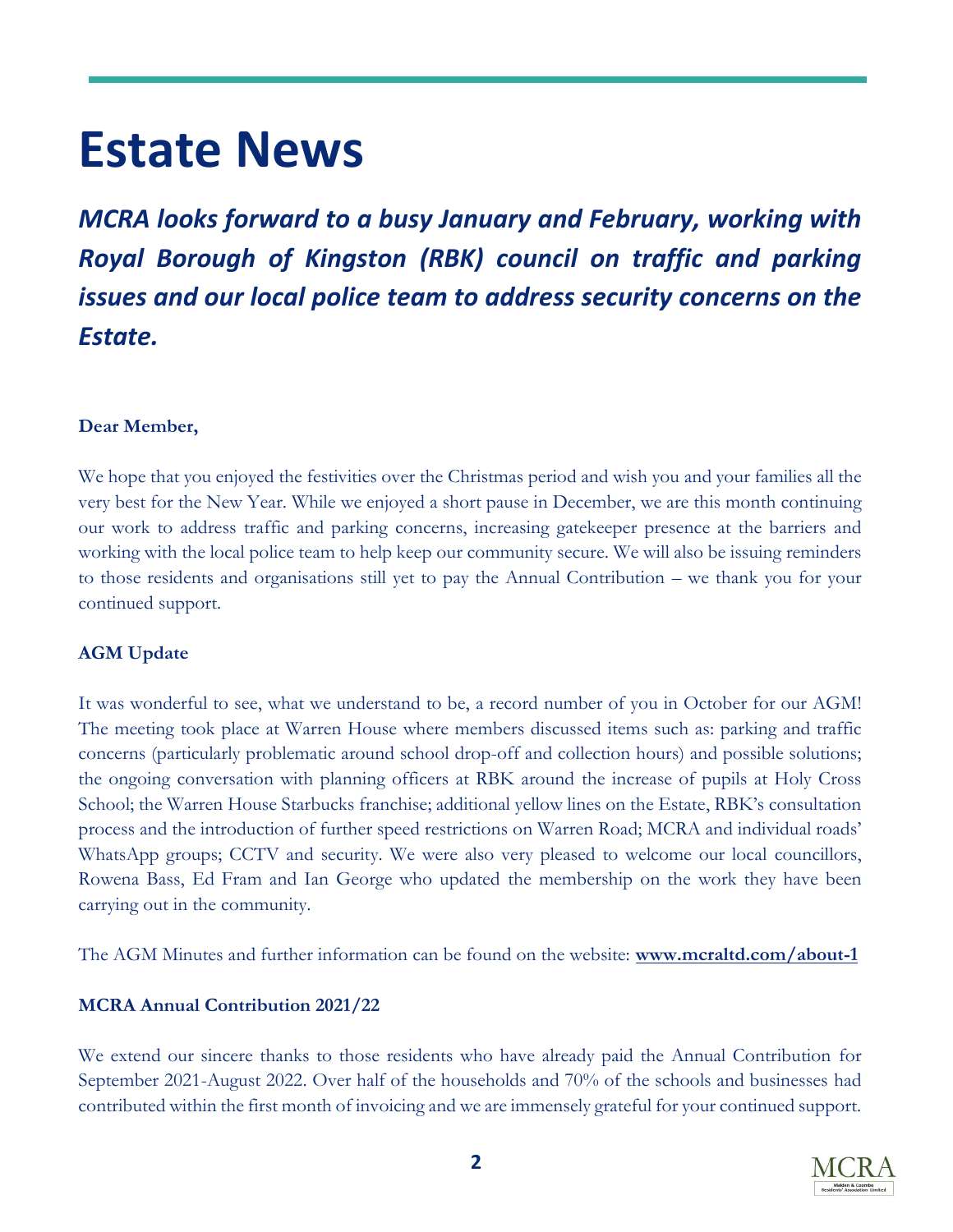As we have made members aware over the past 12 months, we rely entirely on residents making this relatively small payment to fund our work. While the Committee members give their considerable time voluntarily, we need to employ a secretary, who is paid on an hourly basis. The secretary is responsible for answering numerous queries and complaints, chasing RBK to get matters attended to, arranging the printing and distribution of your annual permits, developing, and maintaining the website, social media and database, dealing with the barrier and managing gatekeeper matters and many other tasks. If residents do not contribute, MCRA will ultimately fold and the quality of life on our Estate will inevitably decline.

Here are the latest contribution figures, paid and unpaid, listed by road.



#### **MCRA Annual Contributions for 2021-22:**

#### **To pay your £40 Annual Contribution for 2021-22, please use the following payment methods:**

- By bank transfer (or to set up a Standing Order): **Barclays Bank, Sort Code: 20-46-73, Account No: 80617032, Account Name: Malden & Coombe Residents' Association**. Please use your property name/number and road name as the reference.
- By cheque:

Made payable to MCRA LTD and post to: Secretary, 31 Beechcroft Avenue, New Malden, KT3 3EG. Please write your surname, property name/number and road name on the back of the cheque.

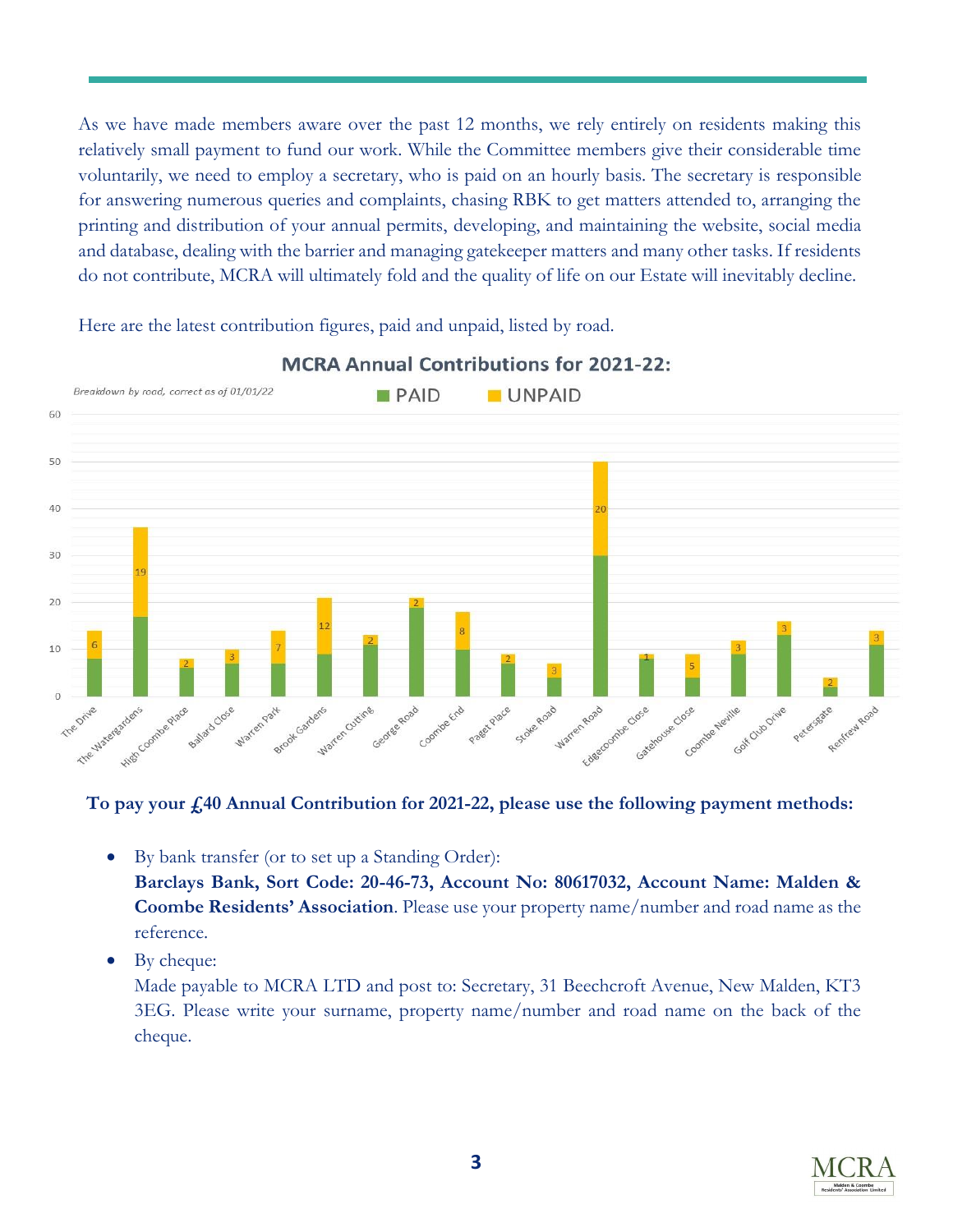#### **Barriers & Gatekeepers**

The Gatekeepers have asked us to communicate their gratitude to members for all the wonderful Christmas gifts they received. They were overwhelmed by your generosity and kindness – thank you!

Our contract with Gate-A-Mation continues with the successful maintenance of the barriers. The company recently carried out a checkup following the recent bad weather to ensure the barriers are running smoothly.

While we bid a sad farewell to Barry Rouse in October, we have since welcomed two new Gatekeepers to the team. Ali Islam joined in November to operate the barriers on weekends and distributes his time between both Kingston Hill and Coombe Lane West to deter unauthorised parking. Just before the New Year, we welcomed Martin Thomas to the late afternoon team (replacing Douglas Burns who stood down in November) so that both barriers on Warren Road are manned during the busy commuter hours.

Please remember to always display your windscreen permit at the barrier to assist our Gatekeepers and ensure traffic runs smoothly.

#### **Maintenance Update**

Whilst chasing RBK and iVerde to clear the overgrown shrubs, trees and leaves, we discovered that the council has recently awarded Glendale with the new contract for this work across the Estate. Committee member, Mike Ashby, has since met with the company and the council to discuss the maintenance schedule and now has a direct contact for future issues.

We have also been made aware of several problems with reduced or broken lighting in Brook Gardens, Edgecoombe Close, Warren Road and Warren Cutting. We made several requests to RBK and eventually were told these matters were to be dealt with before the Christmas break, which they were not. We are continuing to chase the council to get this urgent matter dealt with. Please do contact the secretary if you spot an issue [\(office.mcra@gmail.com\)](mailto:office.mcra@gmail.com) and help us to keep up the pressure on the council by using the online I-Need reporting system: **www.kingston.gov.uk/i-need**

#### **Parking & Richmond Park Charges**

We await an update from Royal Parks and RBK regarding when car parking charges will begin in Richmond Park, but we understand this to be imminent. We therefore continue with our long-running quest to add double yellow lines to the north end of Warren Road to deter unauthorised and dangerous parking in that area. We have also increased the presence of our Gatekeepers at the Kingston Hill barrier and hope those residents frequently affected by unlawful parked cars have noticed an improvement.